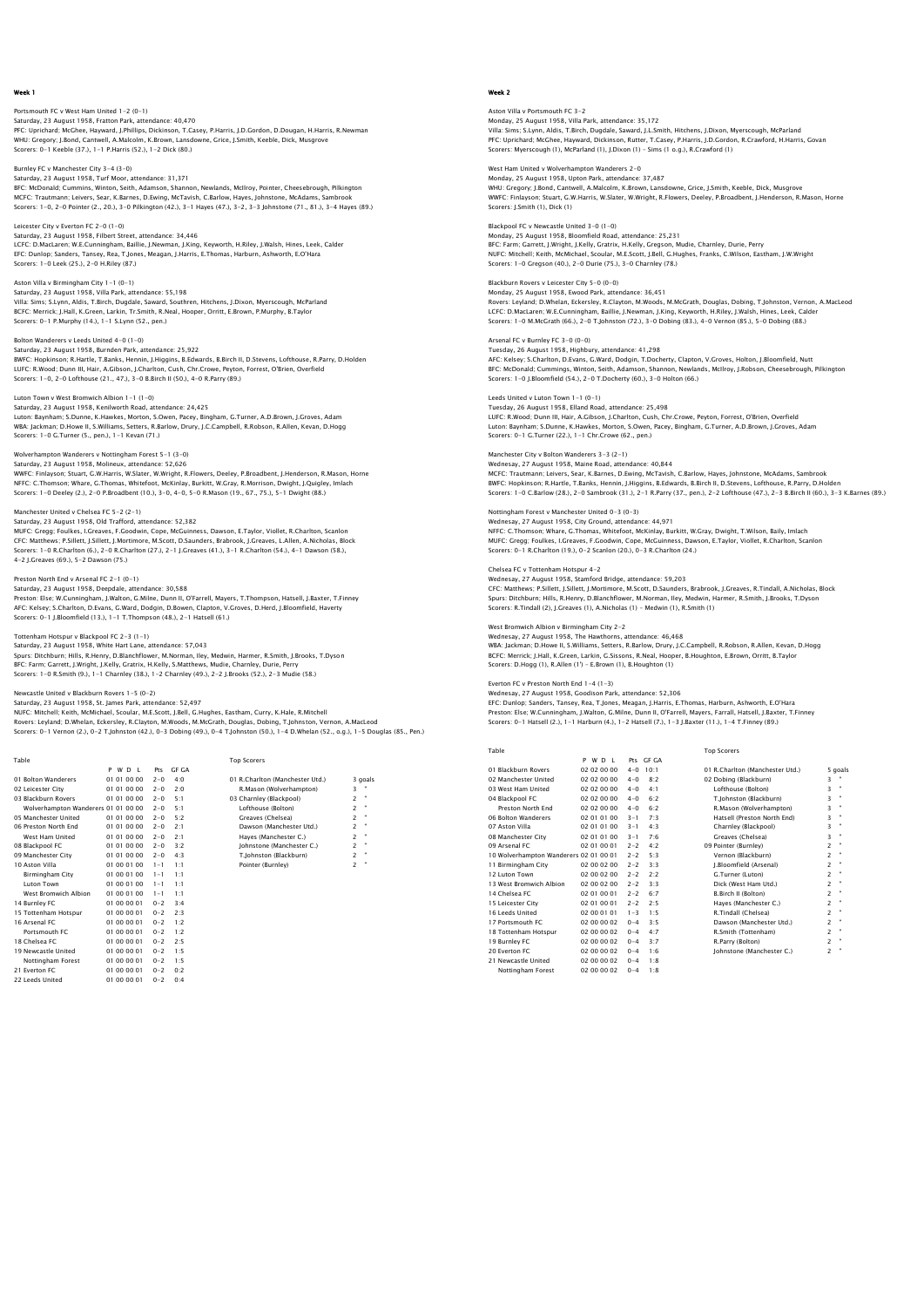# Blackburn Rovers v Tottenham Hotspur 5-0 (3-0) Saturday, 30 August 1958, Ewood Park, attendance: 41,830<br>Rovers: Leyland; D.Whelan, Eckersley, R.Clayton, M.Woods, M.McGrath, Douglas, Dobing, T.Johnston, Vernon, A.MacLeod<br>Spurs: Hollowbread: P.Baker, Hopkins, D.Blanchflo Scorers: 1-0 Dobing (5.), 2-0 T.Johnston (27.), 3-0 T.Johnston (35.), 4-0 Vernon (75.), 5-0 Dobing (88.)

Chelsea FC v Wolverhampton Wanderers 6-2 (3-2) Saturday, 30 August 1958, Stamford Bridge, attendance: 62,118 CFC: W.Roberson; P.Sillett, J.Sillett, J.Mortimore, M.Scott, D.Saunders, Brabrook, J.Greaves, R.Tindall, A.Nicholas, Block WWFC: Finlayson; Stuart, G.W.Harris, W.Slater, W.Wright, R.Flowers, Deeley, P.Broadbent, J.Henderson, R.Mason, Mullen Scorers: 0-1 R.Mason (4.), 1-1 J.Greaves (5.), 2-1 J.Greaves (39.), 2-2 W.Slater (42., pen.), 3-2 Block (44.), 4-2 J.Greaves (55.), 5-2 J.Greaves (62.), 6-2 J.Greaves (75.)

West Bromwich Albion v Bolton Wanderers 1-1 (0-0) Saturday, 30 August 1958, The Hawthorns, attendance: 37,244 WBA: Jackman; D.Howe II, S.Williams, J.Dudley, R.Barlow, Setters, J.C.Campbell, R.Robson, R.Allen, Kevan, D.Hogg BWFC: Hopkinson; R.Hartle, T.Banks, Hennin, J.Higgins, B.Edwards, B.Birch II, D.Stevens, Lofthouse, R.Parry, D.Holden Scorers: 1-0 R.Allen (51.), 1-1 B.Edwards (77.)

Arsenal FC v Leicester City 5-1 (1-1) Saturday, 30 August 1958, Highbury, attendance: 35,397 AFC: Kelsey; S.Charlton, D.Evans, G.Ward, Dodgin, T.Docherty, Clapton, V.Groves, Holton, J.Bloomfield, Nutt<br>LCFC: D.MacLaren; W.E.Cunningham, Baillie, J.Newman, Knapp, Keyworth, Th.McDonald, B.Kelly, J.Walsh, Leek, G.Wills

Blackpool FC v Manchester United 2-1 (2-1) Saturday, 30 August 1958, Bloomfield Road, attendance: 36,719<br>BFC: Farm; Garrett, J.Wright, J.Kelly, Gratrix, H.Kelly, S.Matthews, Mudie, Charnley, Durie, Perry<br>MUFC: Gregg; Foulkes, I.Greaves, F.Coodwin, Cope, McGuinness,

#### Everton FC v Newcastle United 0-2 (0-0) Saturday, 30 August 1958, Goodison Park, attendance: 36,602

EFC: O'Neill; Sanders, Tansey, J.King, T.Jones, Meagan, J.Harris, E.Thomas, Harburn, Fielding, G.G.Williams NUFC: Mitchell; Keith, McMichael, Scoular, M.E.Scott, J.Bell, G.Hughes, E.R.Davies, J.W.Wright, Eastham, McGuigan Scorers: 0-1 McGuigan (47.), 0-2 J.W.Wright (59.)

# West Ham United v Aston Villa 7-2 (4-0)

Saturday, 30 August 1958, Upton Park, attendance: 30,263<br>WHU: Gregory: J.Bond, Cantwell, A.Malcolm, K.Brown, Lansdowne, Grice, J.Smith, Keeble, Dick, Musgrove<br>Villa: Sims; S.Lynn, Aldis, V.Crowe, Dugdale, Saward, J.L.Smith 6-1 Sewell (75.), 6-2 J.L.Smith (87.), 7-2 Dick (88.)

Leeds United v Burnley FC 1-1 (0-1)

Saturday, 30 August 1958, Elland Road, attendance: 22,739 LUFC: R.Wood; Ashall, Hair, A.Gibson, J.Charlton, Cush, Chr.Crowe, Peyton, H.Baird, Forrest, Overfield BFC: McDonald; D.Smith, Winton, Seith, Cummings, Shannon, Connelly, McIlroy, Pointer, J.Robson, Pilkington Scorer: 0-1 J.Robson (16.), 1-1 Forrest (86.)

### Birmingham City v Luton Town 0-1 (0-0)

Saturday, 30 August 1958, St. Andrews, attendance: 31,943 BCFC: Merrick; J.Hall, K.Green, Larkin, G.Sissons, R.Neal, Hooper, B.Houghton, E.Brown, Orritt, B.Taylor Luton: Baynham; S.Dunne, K.Hawkes, Morton, S.Owen, Pacey, Bingham, G.Turner, A.D.Brown, J.Groves, Adam Scorer: 0-1 J.Groves (87.)

#### Nottingham Forest v Portsmouth FC 5-0 (2-0)

Saturday, 30 August 1958, City Ground, attendance: 23,719

NFFC: Lightening; Whare, G.Thomas, Whitefoot, McKinlay, Burkitt, Dwight, J.Quigley, T.Wilson, Baily, W.Gray PFC: Uprichard; McGhee, Hayward, Dickinson, Rutter, T.Casey, P.Harris, J.D.Gordon, R.Crawford, H.Harris, Govan Scorers: 1-0 J.Quigley (21.), 2-0 T.Wilson (24.), 3-0 Dwight (57.), 4-0 J.Quigley (60.), 5-0 T.Wilson (65.)

#### Manchester City v Preston North End 1-1 (1-0) Saturday, 30 August 1958, Maine Road, attendance: 42,576

MCFC: Trautmann; Leivers, Sear, K.Barnes, D.Ewing, McTavish, McClelland, C.Barlow, Johnstone, Hayes, Sambrook<br>Preston: Else; W.Cunningham, J.Walton, G.Milne, Dunn II, O'Farrell, Mayers, T.Thompson, Hatsell, J.Baxter, T.Fin

 Table Top Scorers P W D L Pts GF GA 01 Blackburn Rovers 03 03 00 00 6-0 15:1 01 Greaves (Chelsea) 8 goals 02 West Ham United 03 03 00 00 6-0 11:3 02 R.Charlton (Manchester Utd.) 5 "<br>
03 Blackpool FC 03 03 00 00 6-0 8:3 T.Johnston (Blackburn) 5 " 03 Blackpool FC 03 03 00 00 6-0 8:3 T.Johnston (Blackburn)<br>04 Preston North End 03 02 01 00 5-1 7:3 Dobing (Blackburn) 04 Preston North End 03 02 01 00 5-1 7:3<br>
05 Arsenal FC 03 02 00 01 4-2 9:4<br>
06 Manchester United 03 02 00 01 4-2 9:4<br>
07 Bolton Wanderers 03 01 02 00 4-2 8:4 05 Arsenal FC 03 02 00 01 4-2 9:3 05 Dick (West Ham Utd.) 4 " 06 Manchester United 03 02 00 01 4-2 9:4 R.Mason (Wolverhampton) 4 " 07 Bolton Wanderers 03 01 02 00 4-2 8:4 07 Hatsell (Preston North End) 3 " 06 Manchester United the 1930/00101 4 -2 9:4 R. Masson (Wolverhampton) 4 - 1930/001 9 - 2 9:4 (7) Hatsell (Preston North End) 3 "<br>07 Buton Town (1930/01 02:00 4-2 3:2 (8 - 1930 / 1945 (1945 1946 1946) 3 "<br>08 Chalsea FC (1 09 Chelsea FC 03 02 00 01 4-2 12:9 Vernon (Blackburn) 3 " 10 Manchester City 03 01 02 00 4-2 8:7 Charnley (Blackpool) 3 " 11 West Bromwich Albion 03 00 03 00 3-3 4:4 Holton (Arsenal) 3 " 12 Aston Villa 03 01 01 01 3-3 6:10 Lofthouse (Bolton) 3 " 13 Wolverhampton Wanderers 03 01 00 02 2-4 7:9<br>14 Birmingham City 03 00 02 01 2-4 3:4 14 Birmingham City 03 00 02 01 2-4<br>15 Nottingham Forest 03 01 00 02 2-4<br>16 Newcastle United 03 01 00 02 2-4<br>17 Leeds United 03 00 02 01 2-4 15 Nottingham Forest 03 01 00 02 2-4 6:8 16 Newcastle United 03 01 00 02 2-4 3:8 17 Leeds United 03 00 02 01 2-4 2:6 18 Leicester City 03 01 00 02 2-4 3:10 19 Burnley FC 03 00 01 02 1-5 4:8 20 Tottenham Hotspur 03 00 00 03 0-6 4:12 21 Portsmouth FC 03 00 00 03 0-6 3:10 22 Everton FC 03 00 00 03 0-6 1:8

# Week 4

Preston North End v Everton FC 3-1 (2-0) Monday, 1 September 1958, Deepdale, attendance: 28,339<br>Preston: Else; W.Cunningham, J.Walton, G.Milne, Dunn II, O'Farrell, Mayers, T.Thompson, Hatsell, J.Baxter, T.Finney<br>EFC: O'Neili; Sanders, B.Griffiths, J.Kinq, T.Jones Scorers: 1-0 Hatsell (25.), 2-0 Mayers (38.), 2-1 Hickson (65.), 3-1 J.Baxter (78.)

Burnley FC v Arsenal FC 3–1<br>Tuesday, 2 September 1958, Turf Moor, attendance: 28,444<br>BFC: McDonald; D.Smith, Winton, Seith, Cummings, Shannon, Connelly, McIlroy, Pointer, J.Robson, Pilkingtor<br>AFC: Kelsey; S.Charlton, D.Eva Scorers: J.Robson (1), Pilkington (1), Connelly (1) – V.Groves (1)

Newcastle United v Blackpool FC 1–0<br>Wednesday, 3 September 1958, St. James Park, attendance: 44,979<br>NUFC: Mitchell; Keith, McMichael, Scoular, Stokoe, J.Bell, G.Hughes, E.R.Davies, L.White, Eastham, McGuigar BFC: Farm; Garrett, J.Wright, J.Kelly, Gratrix, H.Kelly, D.Armstrong, Mudie, Snowdon, Charnley, R.Barnes Scorer: L.White (1)

# Bolton Wanderers v Manchester City 4-1 (2-0)

Wednesday, 3 September 1958, Burnden Park, attendance: 39,727 BWFC: Hopkinson; R.Hartle, T.Banks, Hennin, J.Higgins, B.Edwards, B.Birch II, D.Stevens, Lofthouse, R.Parry, D.Holden MCFC: Trautmann; Leivers, Sear, K.Barnes, D.Ewing, McTavish, C.Barlow, McAdams, Johnstone, Hayes, Sambrook Scorers: 1-0 R.Parry (23.), 2-0 Lofthouse (36.), 3-0 D.Stevens (54.), 4-0 B.Birch II (76.), 4-1 Hayes (79.)

# Luton Town v Leeds United 1-1

Wednesday, 3 September 1958, Kenilworth Road, attendance: 13,497 Luton: Baynham; S.Dunne, K.Hawkes, Morton, S.Owen, Pacey, Bingham, G.Turner, A.D.Brown, J.Groves, Adam LUFC: R.Wood; Ashall, Hair, A.Gibson, J.Charlton, Kerfoot, Meek, Forrest, H.Baird, Cush, Overfield Scorers: A.D.Brown (1) – H.Baird (1)

#### Birmingham City v West Bromwich Albion 0-6

Wednesday, 3 September 1958, St. Andrews, attendance: 35,983 BCFC: Merrick; J.Hall, K.Green, Larkin, G.Sissons, R.Neal, Hooper, Orritt, E.Brown, P.Murphy, B.Taylor<br>WBA: Jackman; D.Howe II, S.Williams, J.Dudley, R.Barlow, Setters, J.C.Campbell, Kevan, R.Allen, Burnside, D.Hogg<br>Scorer

## Wolverhampton Wanderers v West Ham United 1-1

Wednesday, 3 September 1958, Molineux, attendance: 52,317<br>WWFC: Finlayson; Stuart, G.W.Harris, W.Slater, W.Wright, R.Flowers, Deeley, P.Broadbent, J.Henderson, C.Booth, Mullen<br>WHU: Gregory: J.Bond, Cantwell, A.Malcolm, K.B

#### Manchester United v Nottingham Forest 1-1 (1-0) Wednesday, 3 September 1958, Old Trafford, attendance: 51,880

MUFC: Gregg; Foulkes, I.Greaves, F.Goodwin, Cope, McGuinness, Dawson, E.Taylor, Viollet, R.Charlton, Scanlon NFFC: Lightening; Whare, J.McDonald, Morley, McKinlay, Burkitt, Dwight, J.Quigley, T.Wilson, W.Gray, Imlach Scorers: 1-0 R.Charlton (10.), 1-1 T.Wilson (60.)

# Tottenham Hotspur v Chelsea FC 4-0

Wednesday, 3 September 1958, White Hart Lane, attendance: 50,291<br>Spurs: Hollowbread; P.Baker, Hopkins, D.Blanchflower, M.Norman, Iley, Medwin, Harmer, R.Smith, E.Clayton, Robb<br>CFC: W.Robertson: P.Sillett, J.Sillett, J.Mort Scorers: Medwin (3), Robb (1)

Leicester City v Blackburn Rovers 1–1 (1–0)<br>Wednesday, 3 September 1958, Filbert Street, attendance: 30,669<br>LCFC: D.MacLaren; W.E.Cunningham, Baillie, J.Newman, Knapp, Keyworth, Th.McDonald, B.Kelly, J.Walsh, McNeill, G.Wi Scorers: 1-0 J.Walsh (23.), 1-1 Vernon (56.)

Portsmouth FC v Aston Villa 5–2<br>Wednesday, 3 September 1958, Fratton Park, attendance: 24,209<br>PFC: Uprichard; Gunter, Hayward, J.Phillips, Dickinson, T.Casey, P.Harris, J.D.Gordon, Weddle, H.Harris, R.Newman Villa: Sims; S.Lynn, Aldis, V.Crowe, Dugdale, Saward, J.L.Smith, Hitchens, Sewell, Myerscough, McParland Scorers: P.Harris (5') – J.L.Smith (1), Hitchens (1)

| Table                                  |             |                  | <b>Top Scorers</b>              |                     |
|----------------------------------------|-------------|------------------|---------------------------------|---------------------|
|                                        | WD I<br>P   | Pts GE GA        |                                 |                     |
| 01 Blackburn Rovers                    | 04 03 01 00 | $7 - 1$<br>16.2  | 01 Greaves (Chelsea)            | 8 goals             |
| 02 West Ham United                     | 04 03 01 00 | 12.4<br>$7 - 1$  | 02 R.Charlton (Manchester Utd.) | 6                   |
| 03 Preston North End                   | 04 03 01 00 | 10.4<br>$7 - 1$  | P.Harris (Portsmouth)           | $\blacksquare$<br>6 |
| 04 Bolton Wanderers                    | 04 02 02 00 | $6 - 2$<br>12:5  | 04 Dobing (Blackburn)           | 5<br>$\bullet$      |
| 05 Blackpool FC                        | 04 03 00 01 | $6 - 2$<br>8.4   | T.Johnston (Blackburn)          | $\bullet$<br>5      |
| 06 West Bromwich Albion                | 04 01 03 00 | $5-3$ 10:4       | 06 Hatsell (Preston North End)  | ×<br>4              |
| 07 Manchester United                   | 04 02 01 01 | $5 - 3$<br>10.5  | Vernon (Blackburn)              | $\bullet$<br>4      |
| 08 Luton Town                          | 04 01 03 00 | $5 - 3$<br>4.3   | R.Mason (Wolverhampton)         | $\bullet$<br>4      |
| 09 Arsenal FC                          | 04 02 00 02 | $4 - 4$<br>10.6  | Medwin (Tottenham)              | $\bullet$<br>4      |
| 10 Chelsea EC                          | 04 02 00 02 | 12.13<br>$4 - 4$ | Lofthouse (Bolton)              | $\mathbf{u}$<br>4   |
| 11 Manchester City                     | 04 01 02 01 | 9:11<br>$4 - 4$  | Dick (West Ham Utd.)            | ٠<br>4              |
| 12 Newcastle United                    | 04 02 00 02 | 4.8<br>$4 - 4$   | 12 Haves (Manchester C.)        | $\mathbf{u}$<br>3   |
| 13 Wolverhampton Wanderers 04 01 01 02 |             | 8:10<br>$3 - 5$  | T.Wilson (Nottingham)           | 3<br>$\bullet$      |
| 14 Burnley FC                          | 04 01 01 02 | $3 - 5$<br>7:9   | R.Allen (West Bromwich)         | 3<br>$\blacksquare$ |
| 15 Nottingham Forest                   | 04 01 01 02 | $3 - 5$<br>7.9   | Keeble (West Ham Utd.)          | $\bullet$<br>3      |
| 16 Aston Villa                         | 04 01 01 02 | $3 - 5$<br>8:15  | Holton (Arsenal)                | ٠<br>3              |
| 17 Leeds United                        | 04 00 03 01 | 3.7<br>$3 - 5$   | <b>B.Birch II (Bolton)</b>      | $\blacksquare$<br>3 |
| 18 Leicester City                      | 04 01 01 02 | $3 - 5$<br>4:11  |                                 |                     |
| 19 Portsmouth FC                       | 04 01 00 03 | $2 - 6$<br>8:12  |                                 |                     |
| <b>Tottenham Hotspur</b>               | 04 01 00 03 | 8:12<br>$2 - 6$  |                                 |                     |
| 21 Birmingham City                     | 04 00 02 02 | 3:10<br>$2 - 6$  |                                 |                     |
| 22 Everton EC                          | 04 00 00 04 | 2:11<br>$0 - 8$  |                                 |                     |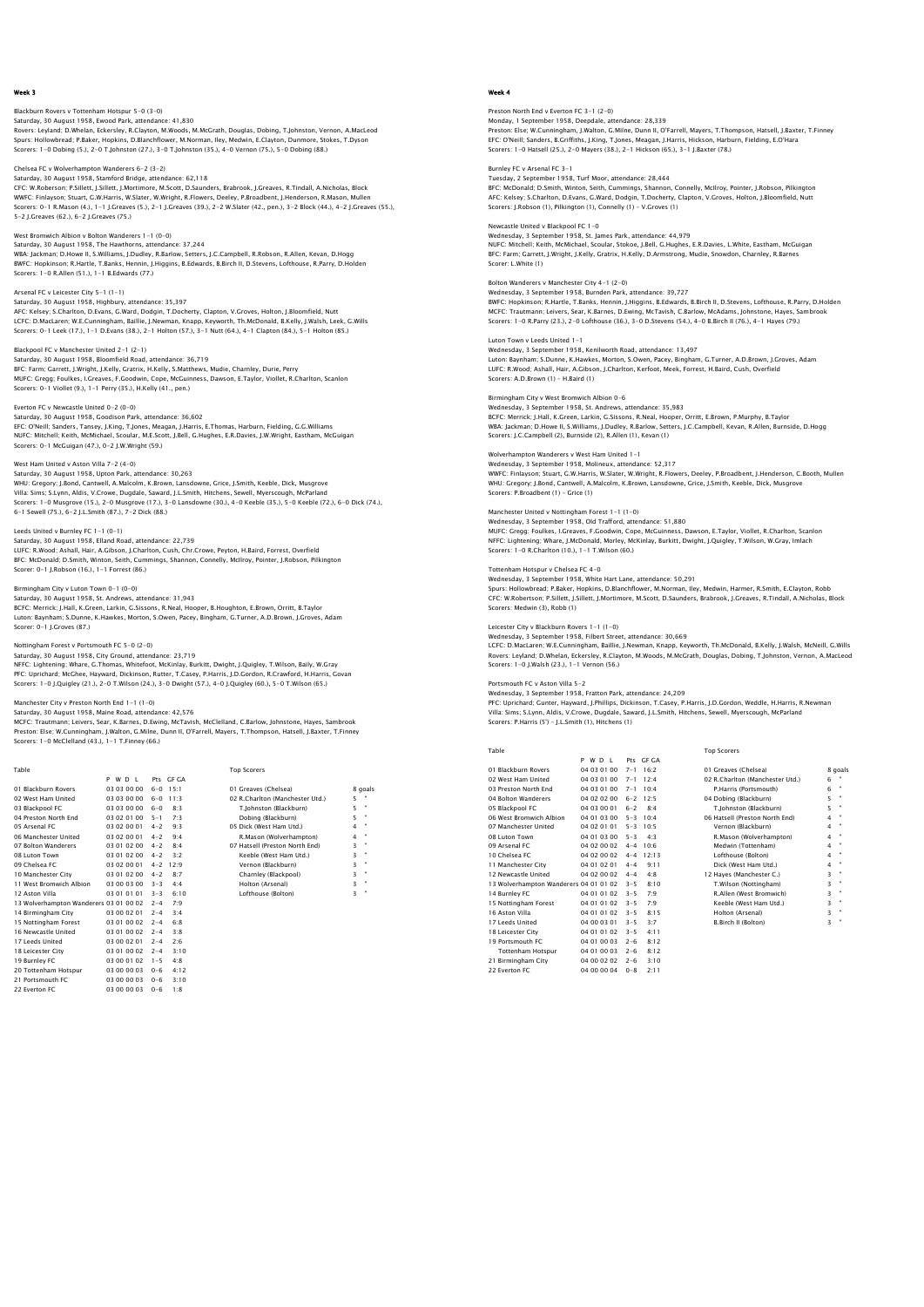# Leicester City v Manchester City 3-1 (2-0) Saturday, 6 September 1958, Filbert Street, attendance: 29,053<br>LCFC: D.MacLaren; W.E.Cunningham, Baillie, J.Newman, Knapp, Keyworth, Th.McDonald, B.Kelly, J.Walsh, McNeill, G.Wills<br>MCFC: Trautmann; Sear, Little, K.Barnes, Scorers: 1-0 Th.McDonald (16.), 2-0 B.Kelly (29.), 3-0 J.Walsh (60.), 3-1 McAdams (63.)

Tottenham Hotspur v Newcastle United 1-3 (1-0) Saturday, 6 September 1958, White Hart Lane, attendance: 41,805 Spurs: Hollowbread; Hills, Hopkins, D.Blanchflower, M.Norman, Iley, Medwin, Harmer, R.Smith, E.Clayton, T.Dyson NUFC: Mitchell; Keith, McMichael, Scoular, Stokoe, J.Bell, G.Hughes, E.R.Davies, L.White, Eastham, McGuigan Scorers: 1-0 Medwin (15.), 1-1 L.White (55.), 1-2 McGuigan (68.), 1-3 L.White (76.)

Portsmouth FC v Chelsea FC 2-2 (1–1)<br>Saturday, 6 September 1958, Fratton Park, attendance: 31,795<br>PFC: Uprichard; Gunter, Hayward, J.Phillips, Dickinson, T.Casey, P.Harris, J.D.Gordon, R.Saunders, H.Harris, R.Newman CFC: W.Robertson; R.Whittaker, J.Sillett, J.Mortimore, M.Scott, D.Saunders, Brabrook, J.Greaves, R.Tindall, A.Nicholas, Block Scorers: 1-0 H.Harris (24.), 1-1 R.Tindall (32.), 2-1 H.Harris (55.), 2-2 A.Nicholas (56.)

# Bolton Wanderers v Birmingham City 2-0 (1-0)

Saturday, 6 September 1958, Burnden Park, attendance: 24,707 BWFC: Hopkinson; R.Hartle, T.Banks, Hennin, J.Higgins, B.Edwards, B.Birch II, D.Stevens, Lofthouse, R.Parry, D.Holden BCFC: Merrick; J.Hall, K.Green, Larkin, G.Sissons, Watts, Hooper, Orritt, Tr.Smith, R.Neal, B.Taylor Scorers: 1-0 Lofthouse (42.), 2-0 B.Edwards (50.)

# Aston Villa v Nottingham Forest 2-3 (0-2)

Saturday, 6 September 1958, Villa Park, attendance: 31,014 Villa: Sims; S.Lynn, Aldis, V.Crowe, Saward, G.F.Lee, J.L.Smith, Sewell, Hitchens, Hazelden, McParland<br>NFFC: Lightening: Whare, G.Thomas, Morley, McKinlay, Burkitt, Dwight, J.Quigley, T.Wilson, W.Gray, Imlach<br>Scorers: O–1

### Everton FC v Arsenal FC 1-6 (0-2)

Saturday, 6 September 1958, Goodison Park, attendance: 40,557<br>EFC: O'Neill; Sanders, B.Griffiths, B.Harris, T.Jones, Meagan, J.Harris, Temple, Hickson, Fielding, E.O'Hara<br>AFC: Kelsey; L.Wills, D.Evans, G.Ward, Dodgin, T.Do

### Luton Town v West Ham United 4-1 (0-1)

Saturday, 6 September 1958, Kenilworth Road, attendance: 25,715 Luton: Baynham; S.Dunne, K.Hawkes, Morton, S.Owen, Pacey, Bingham, G.Turner, A.D.Brown, J.Groves, Adam<br>WHU: Gregory: J.Bond, Cantwell, A.Maicolm, K.Brown, Lansdowne, Grice, J.Smith, Keeble, Dick, Musgrove<br>Scorers: 0–1 Keeb

#### Wolverhampton Wanderers v Blackpool FC 2-0 (1-0)

Saturday, 6 September 1958, Molineux, attendance: 46,219 WWFC: Finlayson; Stuart, G.W.Harris, W.Slater, W.Wright, Clamp, Deeley, P.Broadbent, J.Murray, R.Mason, J.Henderson BFC: Farm; Garrett, J.Wright, J.Kelly, Gratrix, H.Kelly, R.Barnes, Mudie, Snowdon, Charnley, Perry Scorers: 1-0 J.Henderson (18.), 2-0 P.Broadbent (79.)

# Manchester United v Blackburn Rovers 6-1 (4-0)

Saturday, 6 September 1958, Old Trafford, attendance: 65,187<br>MUFC: Gregg; Foulkes, I.Greaves, F.Goodwin, Cope, McGuinness, C.Webster, E.Taylor, Viollet, R.Charlton, Scanlon<br>Rovers: Leyland; D.Whelan, Eckersley, R.Clayton,

### Burnley FC v West Bromwich Albion 1-3

Saturday, 6 September 1958, Turf Moor, attendance: 23,589<br>BFC: McDonald; D.Smith, Winton, Seith, Cummings, Shannon, Connelly, McIIroy, A.Shackleton, J.Robson, Pilkington<br>WBA: Jackman; D.Howe II, S.Williams, J.Dudley, R.Bar Scorers: A.Shackleton (1) – Burnside (2), J.C.Campbell (1)

Preston North End v Leeds United 1–2 (1–1)<br>Saturday, 6 September 1958, Deepdale, atterdance: 22,765<br>Preston: Else; W.Cunningham, J.Walton, G.Milne, Dunn II, J.Wylie, Mayers, T.Thompson, Hatsell, J.Baxter, T.Finney<br>LUFC: R. Scorers: 1-0 T.Finney (2.), 1-1 Overfield (8.), 1-2 H.Baird (58., pen.)

| Table                                  |             |          |       | <b>Top Scorers</b>             |                         |         |
|----------------------------------------|-------------|----------|-------|--------------------------------|-------------------------|---------|
|                                        | WD I<br>P   | Pts      | GE GA |                                |                         |         |
| 01 Bolton Wanderers                    | 05 03 02 00 | $8 - 2$  | 14.5  | 01 Greaves (Chelsea)           |                         | 8 goals |
| 02 Manchester United                   | 05 03 01 01 | $7 - 3$  | 16.6  | R.Charlton (Manchester Utd.)   | 8                       |         |
| 03 West Bromwich Albion                | 05 02 03 00 | $7 - 3$  | 13.5  | 03 P.Harris (Portsmouth)       | 6                       | ٠       |
| 04 Blackburn Rovers                    | 05 03 01 01 | $7 - 3$  | 17:8  | 04 Medwin (Tottenham)          | 5                       | ٠       |
| 05 Luton Town                          | 05 02 03 00 | $7 - 3$  | 8.4   | Lofthouse (Bolton)             | 5                       | ٠       |
| 06 Preston North End                   | 05.03.01.01 | $7 - 3$  | 11.6  | T.Johnston (Blackburn)         | 5                       | ٠       |
| 07 West Ham United                     | 05 03 01 01 | $7 - 3$  | 13:8  | T.Wilson (Nottingham)          | 5                       | ٠       |
| 08 Arsenal FC                          | 05 03 00 02 | $6 - 4$  | 16.7  | Dobing (Blackburn)             | 5                       | ×       |
| 09 Blackpool FC                        | 05 03 00 02 | $6 - 4$  | 8.6   | 09 Hatsell (Preston North End) | 4                       | ٠       |
| 10 Newcastle United                    | 05 03 00 02 | $6 - 4$  | 7.9   | Burnside (West Bromwich)       | 4                       | ٠       |
| 11 Wolverhampton Wanderers 05 02 01 02 |             | $5 - 5$  | 10:10 | D.Herd (Arsenal)               | 4                       | ٠       |
| 12 Chelsea EC                          | 05 02 01 02 | $5 - 5$  | 14.15 | Vernon (Blackburn)             | $\overline{\mathbf{4}}$ | ×       |
| 13 Nottingham Forest                   | 05 02 01 02 | $5 - 5$  | 10:11 | Keeble (West Ham Utd.)         | 4                       | ×       |
| 14 Leeds United                        | 05 01 03 01 | $5 - 5$  | 5.8   | G.Turner (Luton)               | $\overline{\mathbf{4}}$ | ٠       |
| 15 Leicester City                      | 05 02 01 02 | $5 - 5$  | 7:12  | R.Mason (Wolverhampton)        | 4                       | ٠       |
| 16 Manchester City                     | 05 01 02 02 | $4 - 6$  | 10:14 | Dick (West Ham Utd.)           | 4                       | ٠       |
| 17 Portsmouth FC                       | 05 01 01 03 | $3 - 7$  | 10:14 |                                |                         |         |
| 18 Burnley FC                          | 05 01 01 03 | $3 - 7$  | 8:12  |                                |                         |         |
| 19 Aston Villa                         | 05 01 01 03 | $3 - 7$  | 10:18 |                                |                         |         |
| 20 Tottenham Hotspur                   | 05 01 00 04 | $2 - 8$  | 9:15  |                                |                         |         |
| 21 Birmingham City                     | 05 00 02 03 | $2 - 8$  | 3:12  |                                |                         |         |
| 22 Everton EC                          | 05 00 00 05 | $0 - 19$ | 3:17  |                                |                         |         |
|                                        |             |          |       |                                |                         |         |

# Week 6

Aston Villa v Wolverhampton Wanderers 1-3 Monday, 8 September 1958, Villa Park, attendance: 43,138<br>Villa: Sims; S.Lynn, J.Sharples, G.F.Lee, Dugdale, Saward, J.L.Smith, Hitchens, J.Dixon, Hazelden, McParland<br>WWFC: Finlayson; Stuart, G.W.Harris, W.Slater, W.Wright, Scorers: Hitchens (1) – J.Murray (1), P.Broadbent (1), C.Booth (1)

Blackpool FC v Blackburn Rovers 1-1 (0-0) Monday, 8 September 1958, Bloomfield Road, attendance: 31,752 BFC: Farm; Garrett, J.Wright, J.Kelly, Gratrix, H.Kelly, S.Matthews, Mudie, Charnley, Durie, Perry Rovers: Leyland; D.Whelan, Eckersley, R.Clayton, M.Woods, M.McGrath, Douglas, Dobing, T.Johnston, Vernon, A.MacLeod Scorers: 0-1 A.MacLeod (49.), 1-1 Mudie (89.)

# West Ham United v Manchester United 3–2<br>Monday, 8 September 1958, Upton Park, attendance: 35,672<br>WHU: Gregory: J.Bond, Cantwell, A.Malcolm, K.Brown, R.Moore, Grice, J.Smith, Keeble, Dick, Musgrove<br>WIUFC: Grego; Foulkes, I. Scorers: Dick (1), Musgrove (1), J.Smith (1) – C.Webster (1), McGuinness (1)

Burnley FC v Everton FC 3-1 Tuesday, 9 September 1958, Turf Moor, attendance: 23,050 BFC: McDonald; D.Smith, Winton, Seith, Cummings, Shannon, Connelly, McIlroy, A.Shackleton, J.Robson, Pilkington EFC: O'Neill; Sanders, Bramwell, J.King, T.Jones, B.Harris, J.Harris, Temple, Hickson, Fielding, E.O'Hara Scorers: A.Shackleton (2), Pilkington (1) – Hickson (1)

# Arsenal FC v Bolton Wanderers 6-1 (3-0)

Tuesday, 9 September 1958, Highbury, attendance: 45,276 AFC: Kelsey; L.Wills, D.Evans, G.Ward, Dodgin, T.Docherty, Clapton, V.Groves, D.Herd, J.Bloomfield, Nutt<br>BWFC: Hopkinson; R.Hartle, T.Banks, Hennin, J.Higgins, B.Edwards, B.Birch II, D.Stevens, Lofthouse, R.Parry, D.Holden pen.)

Top Scorers

| Table                                      |                   |          |       | <b>Top Scorers</b>           |   |                |
|--------------------------------------------|-------------------|----------|-------|------------------------------|---|----------------|
|                                            | P W D I           | Pts      | GE GA |                              |   |                |
| 01 West Ham United                         | 06 04 01 01       | $9 - 3$  | 16:10 | 01 Greaves (Chelsea)         |   | 8 goals        |
| 02 Arsenal FC                              | 06 04 00 02 8-4   |          | 22.8  | R.Charlton (Manchester Utd.) | 8 | $\blacksquare$ |
| 03 Blackburn Rovers                        | 06 03 02 01 8-4   |          | 18.9  | 03 P.Harris (Portsmouth)     | 6 | $\mathbf{u}$   |
| 04 Bolton Wanderers                        | 06 03 02 01 8-4   |          | 15:11 | 04 Medwin (Tottenham)        | 5 | $\bullet$      |
| 05 West Bromwich Albion                    | 05 02 03 00       | $7 - 3$  | 13:5  | Dobing (Blackburn)           | 5 |                |
| 06 Luton Town                              | 05 02 03 00 7-3   |          | 8.4   | D.Herd (Arsenal)             | 5 | $\bullet$      |
| 07 Manchester United                       | 06 03 01 02 7-5   |          | 18.9  | Dick (West Ham Utd.)         | 5 | ٠              |
| 08 Preston North End                       | 05 03 01 01       | $7 - 3$  | 11.6  | Lofthouse (Bolton)           | 5 | ٠              |
| 09 Blackpool FC                            | 06 03 01 02 7-5   |          | 9.7   | T.Johnston (Blackburn)       | 5 | ×              |
| 10 Wolverhampton Wanderers 06 03 01 02 7-5 |                   |          | 13:11 | T.Wilson (Nottingham)        | 5 | $\bullet$      |
| 11 Newcastle United                        | 05 03 00 02 6-4   |          | 7:9   | 11 R.Parry (Bolton)          | 4 | $\bullet$      |
| 12 Chelsea EC                              | $050201025 - 5$   |          | 14.15 | Hatsell (Preston North End)  | 4 | $\blacksquare$ |
| 13 Nottingham Forest                       | 05 02 01 02 5-5   |          | 10:11 | G.Turner (Luton)             | 4 | $\bullet$      |
| 14 Burnley FC                              | 06 02 01 03 5-7   |          | 11:13 | Keeble (West Ham Utd.)       | 4 | $\bullet$      |
| 15 Leeds United                            | 05 01 03 01 5-5   |          | 5:8   | Vernon (Blackburn)           | 4 | $\mathbf{u}$   |
| 16 Leicester City                          | 05 02 01 02 5-5   |          | 7:12  | P.Broadbent (Wolverhampton)  | 4 | $\bullet$      |
| 17 Manchester City                         | $05.01.02.02$ 4-6 |          | 10:14 | I.Bloomfield (Arsenal)       | 4 | $\bullet$      |
| 18 Portsmouth FC                           | 05 01 01 03 3-7   |          | 10:14 | Burnside (West Bromwich)     | 4 | $\bullet$      |
| 19 Aston Villa                             | 06 01 01 04 3-9   |          | 11:21 | R.Mason (Wolverhampton)      | 4 | $\blacksquare$ |
| 20 Tottenham Hotspur                       | 05 01 00 04 2-8   |          | 9:15  |                              |   |                |
| 21 Birmingham City                         | 05 00 02 03 2-8   |          | 3:12  |                              |   |                |
| 22 Everton FC                              | 06 00 00 06       | $0 - 12$ | 4.20  |                              |   |                |

| 01 Greaves (Chelsea)         | 8 goa |                |
|------------------------------|-------|----------------|
| R.Charlton (Manchester Utd.) | 8     |                |
| 3 P.Harris (Portsmouth)      | 6     |                |
| 04 Medwin (Tottenham)        | 5     | ×              |
| Dobing (Blackburn)           | 5     |                |
| D.Herd (Arsenal)             | 5     | $\blacksquare$ |
| Dick (West Ham Utd.)         | 5     | $\blacksquare$ |
| Lofthouse (Bolton)           | 5     |                |
| T.Johnston (Blackburn)       | 5     |                |
| T.Wilson (Nottingham)        | 5     |                |
| 11 R.Parry (Bolton)          | 4     |                |
| Hatsell (Preston North End)  | Δ     | $\mathbf{r}$   |
| G.Turner (Luton)             | Δ     | ×              |
| Keeble (West Ham Utd.)       | Δ     |                |
| Vernon (Blackburn)           | 4     |                |
| P.Broadbent (Wolverhampton)  | 4     |                |
| I.Bloomfield (Arsenal)       | Δ     |                |
| Burnside (West Bromwich)     | Δ     |                |
| R.Mason (Wolverhampton)      | Δ     | ×              |
|                              |       |                |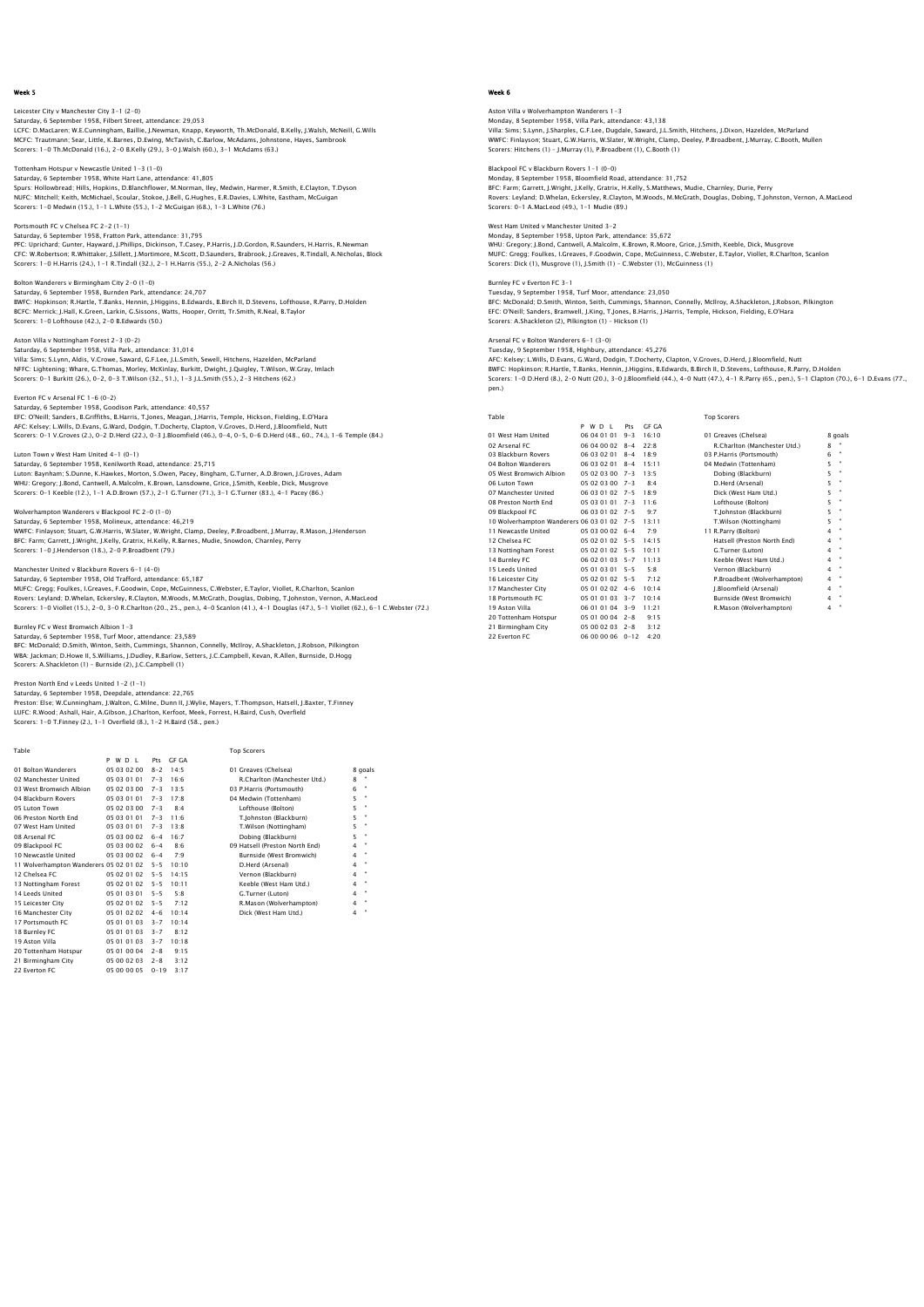# Chelsea FC v Newcastle United 6-5 Wednesday, 10 September 1958, Stamford Bridge, attendance: 46,601<br>CFC: W.Robertson; P.Sillett, J.Sillett, J.Mortimore, M.Scott, D.Saunders, Brabrook, J.Greaves, R.Tindall, A.Nicholas, Block<br>NUFC: Michell; Keith, McMichael,

Manchester City v Luton Town 1-1 (1-1) Wednesday, 10 September 1958, Maine Road, attendance: 30,771 MCFC: Fleet; Leivers, Sear, K.Barnes, D.Ewing, Warhurst, F.Fagan, C.Barlow, McAdams, Hayes, Sambrook Luton: Baynham; S.Dunne, K.Hawkes, Morton, S.Owen, Pacey, Bingham, G.Turner, A.D.Brown, J.Groves, Adam Scorers: 1-0 F.Fagan (2.), 1-1 J.Groves (24.)

West Bromwich Albion v Portsmouth FC 1–2<br>Wednesday, 10 September 1958, The Hawthorns, attendance: 34,315<br>WBA: Jackman; D.Howe II, S.Williams, J.Dudley, R.Barlow, Setters, J.C.Campbell, Kevan, R.Allen, Burnside, D.Hogg PFC: Uprichard; Gunter, Hayward, J.Phillips, Dickinson, T.Casey, P.Harris, J.D.Gordon, R.Saunders, H.Harris, R.Newman Scorers: J.C.Campbell (1) – R.Saunders (1), H.Harris (1)

# Nottingham Forest v Tottenham Hotspur 1-1 (0-1)

Wednesday, 10 September 1958, City Ground, attendance: 26,097 NFFC: Lightening; Whare, G.Thomas, Whitefoot, McKinlay, Burkitt, Dwight, J.Quigley, T.Wilson, W.Gray, Imlach Spurs: Hollowbread; P.Baker, Hopkins, D.Blanchflower, M.Norman, Iley, Medwin, Harmer, R.Smith, E.Clayton, Robb Scorers: 0-1 R.Smith (1.), 1-1 Dwight (49.)

### Leeds United v Birmingham City 0-0

Wednesday, 10 September 1958, Elland Road, attendance: 25,228 LUFC: R.Wood; Ashall, Hair, A.Gibson, J.Charlton, Kerfoot, Meek, Forrest, H.Baird, Cush, Overfield BCFC: Merrick; J.Hall, K.Green, Watts, G.Sissons, R.Neal, Hooper, D.Jones, E.Brown, P.Murphy, B.Taylor

| Table                                      |                  |         |          | <b>Top Scorers</b>              |   |                |
|--------------------------------------------|------------------|---------|----------|---------------------------------|---|----------------|
|                                            | P W D I          | Pts     | GF GA    |                                 |   |                |
| 01 West Ham United                         | 06 04 01 01      | $9 - 3$ | 16:10    | 01 Greaves (Chelsea)            |   | 10 goals       |
| 02 Arsenal FC                              | 06 04 00 02      | $8 - 4$ | $22 - 8$ | 02 R.Charlton (Manchester Utd.) | 8 |                |
| 03 Blackburn Rovers                        | 06 03 02 01      | $8 - 4$ | 18.9     | 03 P.Harris (Portsmouth)        | 6 |                |
| 04 Luton Town                              | 06 02 04 00      | $8 - 4$ | 9:5      | 04 Lofthouse (Bolton)           | 5 | ٠              |
| 05 Bolton Wanderers                        | 06 03 02 01      | $8 - 4$ | 15:11    | Medwin (Tottenham)              | 5 |                |
| 06 Manchester United                       | 06 03 01 02 7-5  |         | 18.9     | T.Johnston (Blackburn)          | 5 | $\blacksquare$ |
| 07 West Bromwich Albion                    | 06 02 03 01 7-5  |         | $14 - 7$ | T.Wilson (Nottingham)           | 5 | ٠              |
| 08 Preston North End                       | 05 03 01 01 7-3  |         | 11:6     | Dobing (Blackburn)              | 5 | $\blacksquare$ |
| 09 Blackpool FC                            | 06 03 01 02 7-5  |         | 9.7      | Dick (West Ham Utd.)            | 5 |                |
| 10 Wolverhampton Wanderers 06 03 01 02 7-5 |                  |         | 13:11    | R.Tindall (Chelsea)             | 5 |                |
| 11 Chelsea EC                              | 06 03 01 02 7-5  |         | 20:20    | D.Herd (Arsenal)                | 5 | $\blacksquare$ |
| 12 Nottingham Forest                       | $060202026 - 6$  |         | 11:12    | 12 Hatsell (Preston North End)  | 4 |                |
| 13 Newcastle United                        | 06 03 00 03 6-6  |         | 12.15    | Burnside (West Bromwich)        | 4 | $\blacksquare$ |
| 14 Leeds United                            | 06 01 04 01 6-6  |         | 5.8      | L.White (Newcastle)             | 4 | $\blacksquare$ |
| 15 Burnley FC                              | 06 02 01 03 5-7  |         | 11:13    | R.Parry (Bolton)                | 4 |                |
| 16 Portsmouth FC                           | 06 02 01 03 5-7  |         | 12:15    | Keeble (West Ham Utd.)          | 4 | ٠              |
| 17 Manchester City                         | 06 01 03 02 5-7  |         | 11:15    | G.Turner (Luton)                | 4 | $\blacksquare$ |
| 18 Leicester City                          | 05 02 01 02 5-7  |         | 7:12     | P.Broadbent (Wolverhampton)     | 4 | $\blacksquare$ |
| 19 Tottenham Hotspur                       | 06 01 01 04 3-9  |         | 10:16    | Vernon (Blackburn)              | 4 |                |
| 20 Aston Villa                             | 06 01 01 04 3-9  |         | 11:21    | J.C.Campbell (West Bromwich)    | 4 | ٠              |
| 21 Birmingham City                         | 06 00 03 03      | $3 - 9$ | 3:12     | I.Bloomfield (Arsenal)          | 4 | $\blacksquare$ |
| 22 Everton EC                              | 06 00 00 06 0-12 |         | 4:20     | R.Mason (Wolverhampton)         | 4 |                |

# Week 8

Nottingham Forest v West Ham United 4-0 (1-0) Saturday, 13 September 1958, City Ground, attendance: 30,307<br>NFFC: C.Thomson; Whare, J.McDonald, Whitefoot, McKinlay, Burkitt, Dwight, J.Quigley, T.Wilson, W.Gray, Imlach<br>WHU: Gregory: J.Bond, Cantwell, A.Malcolm, K.Brown, Scorers: 1-0 Dwight (26.), 2-0 T.Wilson (79.), 3-0 J.Quigley (85.), 4-0 Dwight (90.)

Luton Town v Bolton Wanderers 0-0 Saturday, 13 September 1958, Kenilworth Road, attendance: 19,692 Luton: Baynham; S.Dunne, K.Hawkes, Morton, S.Owen, Pacey, Bingham, G.Turner, A.D.Brown, J.Groves, Adam BWFC: Hopkinson; R.Hartle, T.Banks, Stanley, J.Higgins, B.Edwards, B.Birch II, D.Stevens, Gubbins, R.Parry, D.Holden

Newcastle United v Manchester United 1-1 (1-1) Saturday, 13 September 1958, St. James Park, attendance: 60,670<br>NUFC: Mitchell; Keith, MCMichael, Scoular, Stokoe, J.Bell, G.Hughes, L.White, J.W.Wright, E.R.Davies, R.Mitchell<br>MUFC: Gregg; Foulkes, I.Greaves, F.Goodwin, C Scorers: 1-0 E.R.Davies (28.), 1-1 R.Charlton (31.)

# Birmingham City v Burnley FC 2–1<br>Saturday, 13 September 1958, St. Andrews, attendance: 23,926<br>BCFC: Merrick; J.Hall, K.Green, Watts, G.Sissons, R.Neal, Hooper, D.Jones, E.Brown, P.Murphy, B.Taylor<br>BFC: McDonald; Cummings, Scorers: E.Brown (1), P.Murphy (1) – J.Robson (1)

# Arsenal FC v Tottenham Hotspur 3-1 (1-0)

Saturday, 13 September 1958, Highbury, attendance: 65,565 AFC: Kelsey; L.Wills, D.Evans, G.Ward, Dodgin, T.Docherty, Clapton, V.Groves, D.Herd, J.Bloomfield, Nutt Spurs: Hollowbread; P.Baker, Hopkins, D.Blanchflower, M.Norman, Iley, Medwin, Harmer, R.Smith, E.Clayton, Robb Scorers: 1-0 Nutt (39.), 2-0 D.Herd (48.), 2-1 E.Clayton (61.), 3-1 D.Herd (78.)

#### vers v Wolverhampton Wanderers 1-2 (1-2) Saturday, 13 September 1958, Ewood Park, attendance: 43,192

Rovers: Leyland; D.Whelan, Eckersley, R.Clayton, M.Woods, M.McGrath, Douglas, Dobing, T.Johnston, Vernon, A.MacLeod WWFC: Finlayson; Stuart, G.W.Harris, R.Flowers, W.Wright, Clamp, Deeley, P.Broadbent, J.Murray, C.Booth, Horne Scorers: 1-0 Dobing (7.), 1-1 Horne (12.), 1-2 M.Woods (25., o.g.)

# West Bromwich Albion v Preston North End 1-1 (0-0)

Saturday, 13 September 1958, The Hawthorns, attendance: 36,402 WBA: Jackman; D.Howe II, S.Williams, J.Dudley, R.Barlow, Setters, Whitehouse, Kevan, R.Allen, Burnside, D.Hogg<br>Preston: Else; W.Cunningham, J.Walton, G.Milne, Dunn II, O'Farrell, Mayers, T.Thompson, Hatsell, J.Baxter, T.Fi Scorers: 1-0 J.Dudley (57.), 1-1 Mayers (82.)

## Blackpool FC v Portsmouth FC 1-1 (1-0)

Saturday, 13 September 1958, Bloomfield Road, attendance: 26,035 BFC: Farm; Garrett, J.Wright, J.Kelly, Gratrix, H.Kelly, S.Matthews, Mudie, Charnley, Durie, Perry<br>PFC: Uprichard; Gunter, Hayward, J.Phillips, Dickinson, T.Casey, P.Harris, J.D.Gordon, R.Saunders, H.Harris, R.Newman<br>Score

### Chelsea FC v Aston Villa 2-1 (1-1)

Saturday, 13 September 1958, Stamford Bridge, attendance: 44,023 CFC: W.Robertson; P.Sillett, J.Sillett, J.Mortimore, M.Scott, D.Saunders, Brabrook, J.Greaves, R.Tindall, A.Nicholas, Block<br>Villa: Sims; S.Lynn, J.Sharples, G.F.Lee, Dugdale, Saward, J.L.Smith, Hitchens, J.Dixon, Hazelden,

### Leeds United v Leicester City 1-1 (1-0)

Saturday, 13 September 1958, Eliand Road, attendance: 23,487<br>LUFC: R.Wood; Ashall, Hair, A.Cibson, J.Charlton, Kerfoot, Meek, Forrest, H.Baird, Cush, Overfield<br>LCFC: D.MacLaren: W.E.Cunningham, Baillie, J.Newman, Knapp, Ke Scorers: 1-0 Meek (12.), 1-1 Th.McDonald (73.)

18 Manchester City 07 01 03 03 5-9 12:18<br>19 Birmingham City 07 01 03 03 5-9 5:13<br>20 Tottenham Hotspur 07 01 01 05 3-11 11:19<br>21 Aston Villa 07 01 01 05 3-11 12:23 22 Everton FC 07 01 00 06 2-12 7:21

Manchester City v Everton FC 1–3 (1–0)<br>Saturday, 13 September 1958, Maine Road, attendance: 35,437<br>MCFC: Trautmann; Leivers, Sear, K.Barnes, D.Ewing, Warhurst, F.Faqan, C.Barlow, McAdams, Hayes, Sambrook EFC: O'Neill; Sanders, Samwell, J.King, T.Jones, B.Harris, J.Harris, R.Collins, Hickson, Fielding, E.O'Hara Scorers: 1-0 C.Barlow (22.), 1-1 J.Harris (55.), 1-2 Fielding (80.), 1-3 R.Collins (89.)

P W D L Pts GF GA 01 Arsenal FC 07 05 00 02 10-4 25:9 01 Greaves (Chelsea) 11 goals ' 02 Luton Town 0 07 02 05 00 9-5 9:5 02 R.Charlton (Manchester Utd.) 9<br>10 O3 Bolton Wanderers 0 07 03 03 01 9-5 15:11 03 P.Harris (Portsmouth) 7<br>10 Wolverhampton Wanderers 0 7 04 01 02 9-5 15:12 05 Dobing (Blackburn) 7 1<br> 06 Chelsea FC 07 04 01 02 9-5 22:21 07 Manchester United 07 03 02 02 8-6 19:10 07 07 08 02:11 08:21 09 08:21 08:21 09 08:21 09:21 09:21 09:21 09:21 09:21 09:22 03 03 02:21 09:21 09:21 09:21 09:22 03:22 03:22 03:22 03:22 03 07 Manchester United 07 03 02 02 8-6 19:10 07 Medwin (Tottenham) 5 " 08 West Bromwich Albion 07 02 04 01 8-6 15:8 Lofthouse (Bolton) 5 " 09 Blackburn Rovers 07 03 02 02 8-6 19:11 R.Tindall (Chelsea) 5 " 10 Preston North End 06 03 02 01 8-4 12:7 Dwight (Nottingham) 5 " 07 Manchester United 07 02 02 8-6 19:11<br>
08 West Bromwich Albian 07 02 04 01 8-6 15:8<br>
09 Blackburn Rovers 07 03 02 02 8-6 19:1<br>
11 Blackpool FC 07 03 02 02 8-6 10:8<br>
11 Blackpool FC 07 03 02 02 8-6 15:11<br>
12 Newcastle Un 12 Nottingham Forest 07 03 02 02 8-6 15:12 T.Johnston (Blackburn) 5 " 13 Newcastle United 07 03 01 03 7-7 13:16 14 Leeds United 07 01 05 01 7-7 6:9 15 Portsmouth FC 07 02 02 03 6-8 13:16 16 Leicester City 06 02 02 02 6-6 8:13<br>17 Burnley FC 07 02 01 04 5-9 12:15 17 Burnley FC 07 02 01 04 5-9 12:15<br>18 Manchester City 07 01 03 03 5-9 12:18<br>19 Birmingham City 07 01 03 03 5-9 5:12<br>20 Tottenham Hotspur 07 01 01 05 3-11 11:19

**Table The Scorers of the Top Scorers of the Top Scorers of the Top Scorers** 

| Greaves (Chelsea)          |   | 11 goals |
|----------------------------|---|----------|
| Charlton (Manchester Utd.) | ۹ |          |
| Harris (Portsmouth).       | 7 |          |
| ).Herd (Arsenal)           | 7 |          |
| Jobing (Blackburn)         | 6 |          |
| Wilson (Nottingham)        | 6 |          |
| (edwin (Tottenham          | 5 |          |
| ofthouse (Bolton)          | 5 |          |
| Tindall (Chelsea)          | 5 |          |
| Wight (Nottingham)         | 5 |          |
| )ick (West Ham Utd.)       | 5 |          |
| Johnston (Blackburn)       | 5 |          |
|                            |   |          |